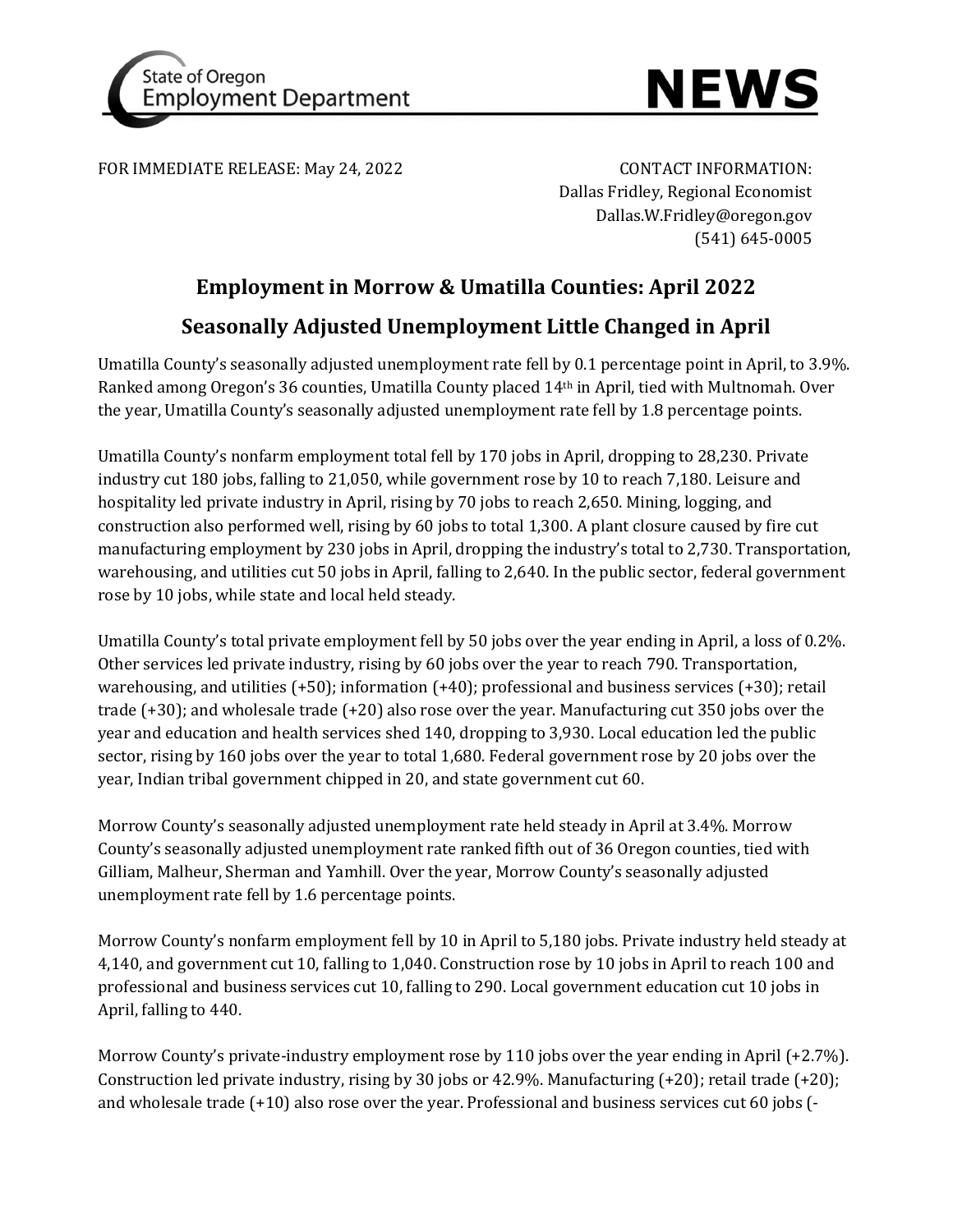17.1%) over the year, falling to 290. Local government increased its total by 10 jobs (+1.1%) to lead the public sector.

## **Next Press Releases**

The Oregon Employment Department plans to release the May 2022 county and metropolitan area unemployment rates on June  $22<sup>nd</sup>$ , 2022 and the statewide unemployment rate and employment survey data for May on June 15th, 2022.

The Oregon Employment Department and the U.S. Bureau of Labor Statistics (BLS) work cooperatively to develop and publish monthly payroll employment and labor force data for Oregon's metropolitan areas and counties. The estimates of monthly job gains and losses are based on a survey of businesses. The estimates of unemployment are based on a survey of households and other sources.

The Oregon Employment Department payroll employment estimates are revised quarterly using information from unemployment insurance tax records. All department publications use data from this *official Oregon series* unless noted.

The department also makes the BLS-produced nonfarm payroll employment series for metropolitan areas available. These are revised annually by BLS.

The pdf version of the news release, including tables and graphs, can be found a[t www.qualityinfo.org/press](http://www.qualityinfo.org/press-release/)[release/](http://www.qualityinfo.org/press-release/) . To obtain the data in other formats such as in Excel, visit [www.QualityInfo.org,](http://www.qualityinfo.org/) select *Economic Data*, and choose *LAUS* or *CES*. To request the press release as a Word document, contact the person shown at the top of this press release.

You can subscribe to receive notification of new articles and publications from www.QualityInfo.org. To subscribe, go to [www.qualityinfo.org/p-sofrm,](http://www.qualityinfo.org/p-sofrm) enter your email address and click Sign In. In the Publication section, click on the  $+$  sign next to a report type category and then click on the geography(s) you are interested in. Take some time to browse the other publications on the page and see if there are some you'd like to receive an email notification for. You can receive notifications on a daily, weekly, or monthly schedule – whichever is most convenient for you. You can change your preferences – or unsubscribe – at any time.

To file an Unemployment Insurance claim, visit our online claims system or call our contact centers, where Employment Department staff are ready to help by phone, at 1-877-FILE-4-UI (1-877-345-3484). For help finding jobs and training resources, go to: [www.WorkSourceOregon.org](http://www.worksourceoregon.org/)

The Oregon Employment Department (OED) is an equal opportunity agency. Everyone has a right to use OED programs and services. OED provides free help. Some examples are: Sign language and spoken language interpreters, written materials in other languages, braille, large print, audio and other formats. If you need help, please call 971-673-6400. TTY users call 711. You can also ask for help at OED\_Communications@employ.oregon.gov.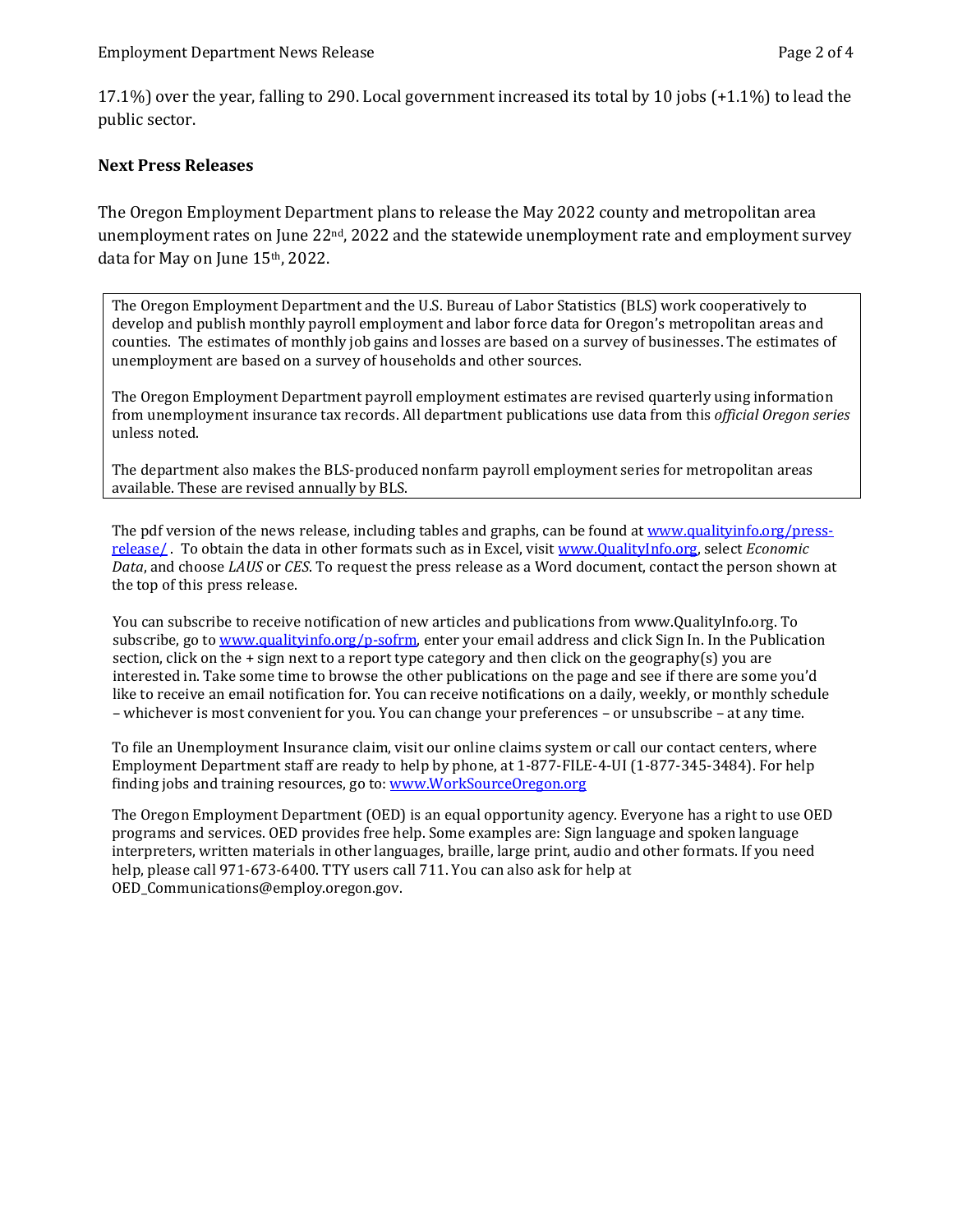## **Morrow County Current Labor Force and Industry Employment**

|                                                | <b>April</b> | March | <b>April</b> | --Change From-- |             |
|------------------------------------------------|--------------|-------|--------------|-----------------|-------------|
|                                                |              |       |              | March           | April       |
|                                                | 2022         | 2022  | 2021         | 2022            | 2021        |
| <b>Labor Force Status</b>                      |              |       |              |                 |             |
| Civilian labor force                           | 6,128        | 6,081 | 6,016        | 47              | 112         |
| Unemployed                                     | 194          | 213   | 273          | $-19$           | $-79$       |
| Unemployment rate                              | 3.2%         | 3.5%  | 4.5%         | $-0.3$          | $-1.3$      |
| Unemployment rate (seasonally adjusted)        | 3.4%         | 3.4%  | 5.0%         | 0.0             | $-1.6$      |
| Employed                                       | 5,934        | 5,868 | 5,743        | 66              | 191         |
| <b>Nonfarm Payroll Employment</b>              |              |       |              |                 |             |
| Total nonfarm employment                       | 5,180        | 5,190 | 5,060        | $-10$           | 120         |
| Total nonfarm employment (seasonally adjusted) | 5.180        | 5,240 | 5.060        | -60             | 120         |
| <b>Total private</b>                           | 4,140        | 4,140 | 4,030        | 0               | 110         |
| Mining and logging                             | 20           | 20    | 20           | $\mathbf{0}$    | $\Omega$    |
| Construction                                   | 100          | 90    | 70           | 10              | 30          |
| Manufacturing                                  | 1,760        | 1,760 | 1,740        | 0               | 20          |
| Trade, transportation, and utilities           | 620          | 620   | 600          | $\mathbf{0}$    | 20          |
| Wholesale trade                                | 130          | 130   | 120          | 0               | 10          |
| Retail trade                                   | 270          | 270   | 250          | $\mathbf{0}$    | 20          |
| Transportation, warehousing, and utilities     | 220          | 220   | 230          | 0               | $-10$       |
| <b>Financial activities</b>                    | 80           | 80    | 80           | $\Omega$        | $\Omega$    |
| Professional and business services             | 290          | 300   | 350          | $-10$           | $-60$       |
| Education and health services                  | 280          | 280   | 280          | 0               | $\Omega$    |
| Leisure and hospitality                        | 240          | 240   | 250          | $\mathbf{0}$    | $-10$       |
| Government                                     | 1,040        | 1,050 | 1,030        | $-10$           | 10          |
| Federal government                             | 50           | 50    | 50           | 0               | $\mathbf 0$ |
| State government                               | 60           | 60    | 60           | $\mathbf{0}$    | $\Omega$    |
| Local government                               | 930          | 940   | 920          | $-10$           | 10          |

The most recent month is preliminary, the prior month is revised. Prepared in cooperation w ith the U.S. Department of Labor, Bureau of Labor Statistics.

Civilian labor force includes employed and unemployed individuals 16 years and older by place of residence. Employed includes payroll employment, self-employed, unpaid family w orkers, domestics, agriculture, and labor disputants. Unemployment rate is calculated by dividing unemployed by civilian labor force.

Nonfarm Payroll Employment: Data are by place of w ork and cover full- and part-time employees w ho w orked or received pay for the pay period that includes the 12th of the month. The data exclude the self-employed, volunteers, unpaid family w orkers, and domestics.